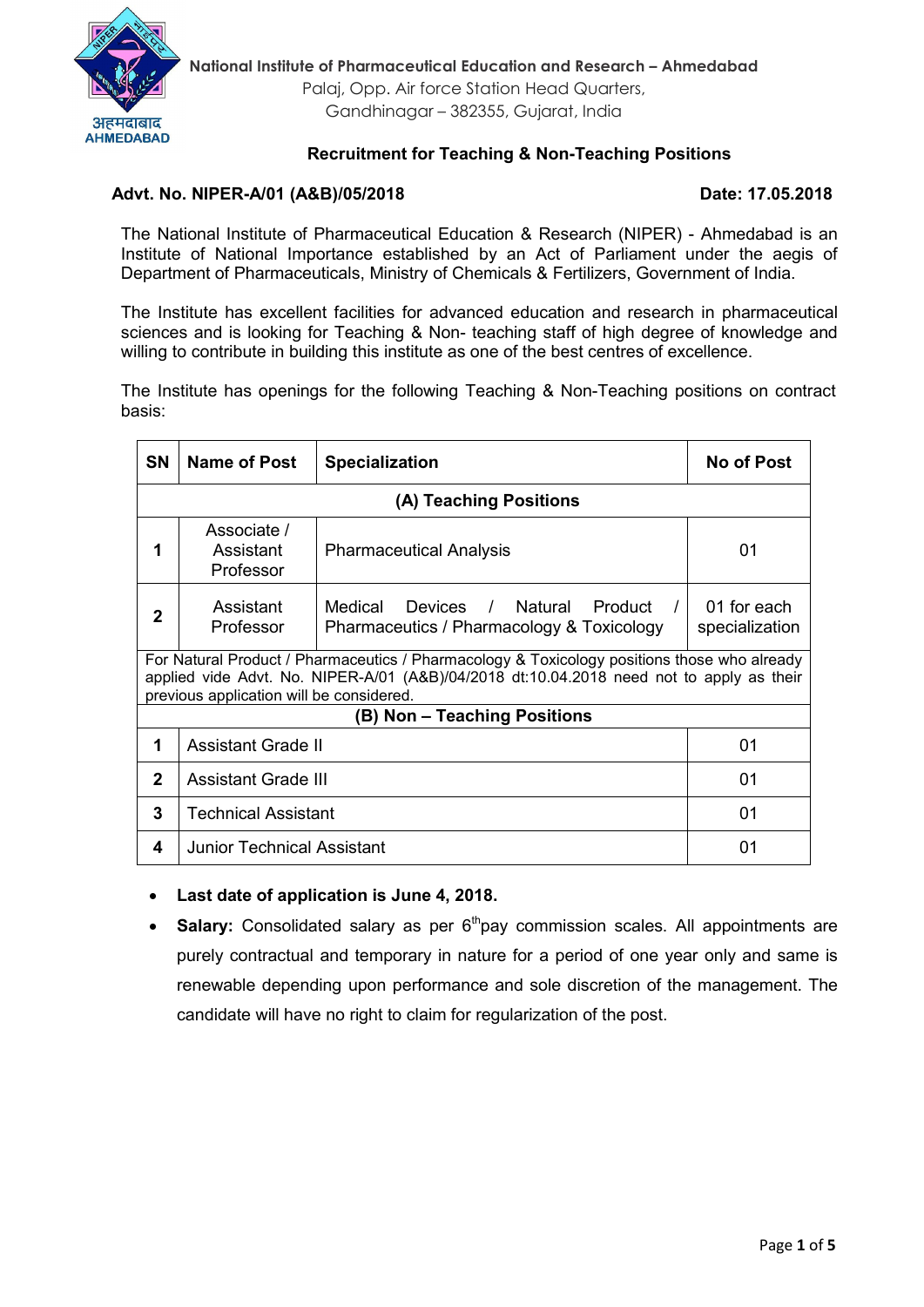

# (A) Teaching Positions

# *Associate Professor: (*Pharmaceutical Analysis*)*

Essential Qualification: Ph.D in Pharmaceutical Sciences with first class or equivalent at the preceding degree (MS Pharm/M Pharm/M.Sc) in Pharmaceutical Analysis or Quality control & Quality Assurance with good academic record.

A minimum of 8 years of post Ph.D. Teaching/Research/industrial experience, of which at least 3 years should be at the level of Assistant Professor / Senior Scientific Officer/ or equivalent on the closing date of applications. The candidate should have demonstrated leadership in method development & validation, impurity profiling, metabolic studies and in terms of guidance of Masters and Ph.D. students, strong record of publications in SCI indexed journals and conference, patents, laboratory / course development and / or other recognized relevant professional activities such as principal investigator of major research projects. Desirable Experience: Preference will be given to the candidate with teaching experience to MS/M.Pharm/M.Tech students as well as research experience in terms of guiding to MS/M.Pharm/M.Tech, Ph.D students and having hands experience in handling triple Quad LCMSMS or HRMS

Maximum Age: 50 years as on last date of application.

## *Assistant Professor: (Pharmaceutical Analysis)*

Essential Qualification: Ph.D in Pharmaceutical Sciences with first class or equivalent at the preceding degree (MS Pharm/ M Pharm/ MSc) in Pharmaceutical Analysis or Quality control & Quality Assurance or relevant subject with good academic record. A minimum of 5 years of Teaching/Research/industrial experience, excluding the experience gained while pursuing Ph.D having expertise in method development & validation, impurity profiling and metabolic studies.

**Desirable experience:** Preference will be given to the candidate having strong record of publications in SCI indexed peer reviewed journals and patents.

#### *Assistant Professor: (Medical Devices)*

Qualification: Ph. D. with first class or equivalent at the preceding degree (M.Sc/M.Pharm/M.S.Pharm/B.Tech/M.Tech) in Bioengineering/Biomedical engineering/ Biomedical sciences with good academic record.

Experience: A minimum of 5 years of Teaching / Research / Industrial post Ph.D experience in Biomechanics and/or Bioelectronics. Experience gained during or before Ph.D Degree will not be considered.

Age: Maximum 45 Years as on date of advertisement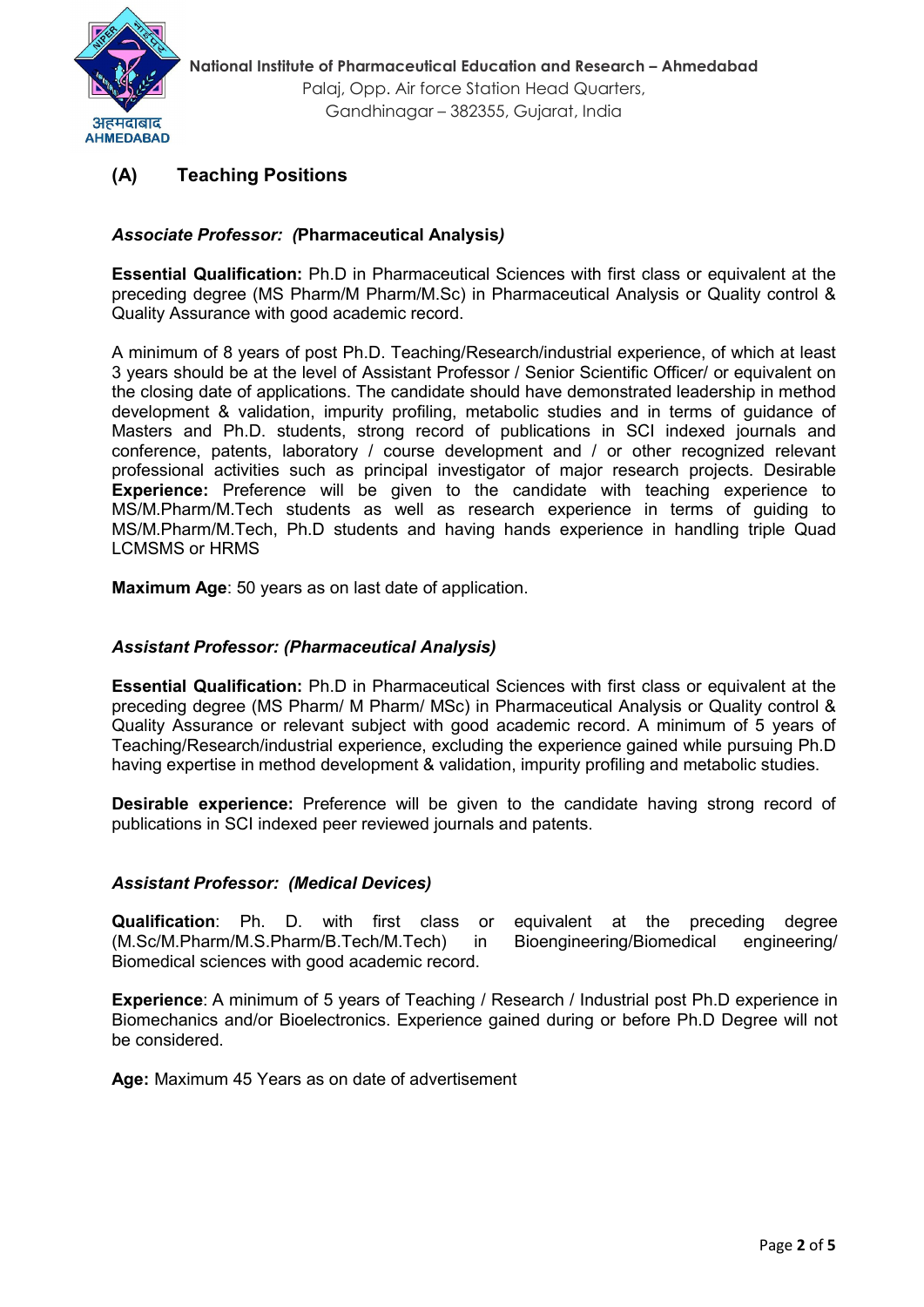

# *Assistant Professor: (Pharmacology and Toxicology)*

### Qualification & Experience:

1. Ph.D with 1st Class or equivalent in Pharmaceutical sciences at the preceding degree (MS Pharm/ M Pharm/M Tech / MSc) in Pharmacology and Toxicology / Biomedical Science with good academic record.

2. P*ost* Ph.D. 5 years experience in Teaching/Industry/Research.

3. The candidate should have demonstrated leadership in In vitro and In vivo pharmacology mainly **in the areas of cancer** and also in terms of quidance of Master's and Ph.D. students, strong record of publications in SCI indexed journals and conference, patents, laboratory / course development and / or other recognized relevant professional activities such as principal investigator of major research papers.

Maximum Age: 45 years as on last date of application.

#### *Assistant Professor: Pharmaceutics*

Essential Qualification: Ph.D in Pharmaceutical Sciences with first class or equivalent at the preceding degree (MS Pharm/ M Pharm) in Pharmaceutics or formulation with good academic record. A minimum of 5 years of Teaching/Research/industrial experience, excluding the experience gained while pursuing Ph.D having expertise in formulation development in both conventional and novel drug delivery systems like nanodelivery systems, Developing crystallization for NCE (new chemical entity), Solid state characterization for APIs (active pharmaceutical ingredients) etc.,

Desirable experience: Preference will be given to the candidate having strong record of publications in SCI indexed peer reviewed journals and patents.

#### *Assistant Professor: (Natural Product)*

Qualification: Ph. D. with first class or equivalent at the preceding degree (M.S Pharm / M.Pharm / MSc) in Natural Product or Pharmacognosy with good academic record.

Experience: A minimum of 5 years of Teaching / Research / Industrial post Ph.D experience in pharmakokinetics studies of natural products, development and screening of herbal based novel formulations , Isolation and characterisation and herbal drugs development, Herbal medicine for management of Cancer and Diabetes, analytical and bio analytical techniques etc. Experience gained during or before Ph.D Degree will not be considered.

Age: Maximum 45 Years as on date of advertisement.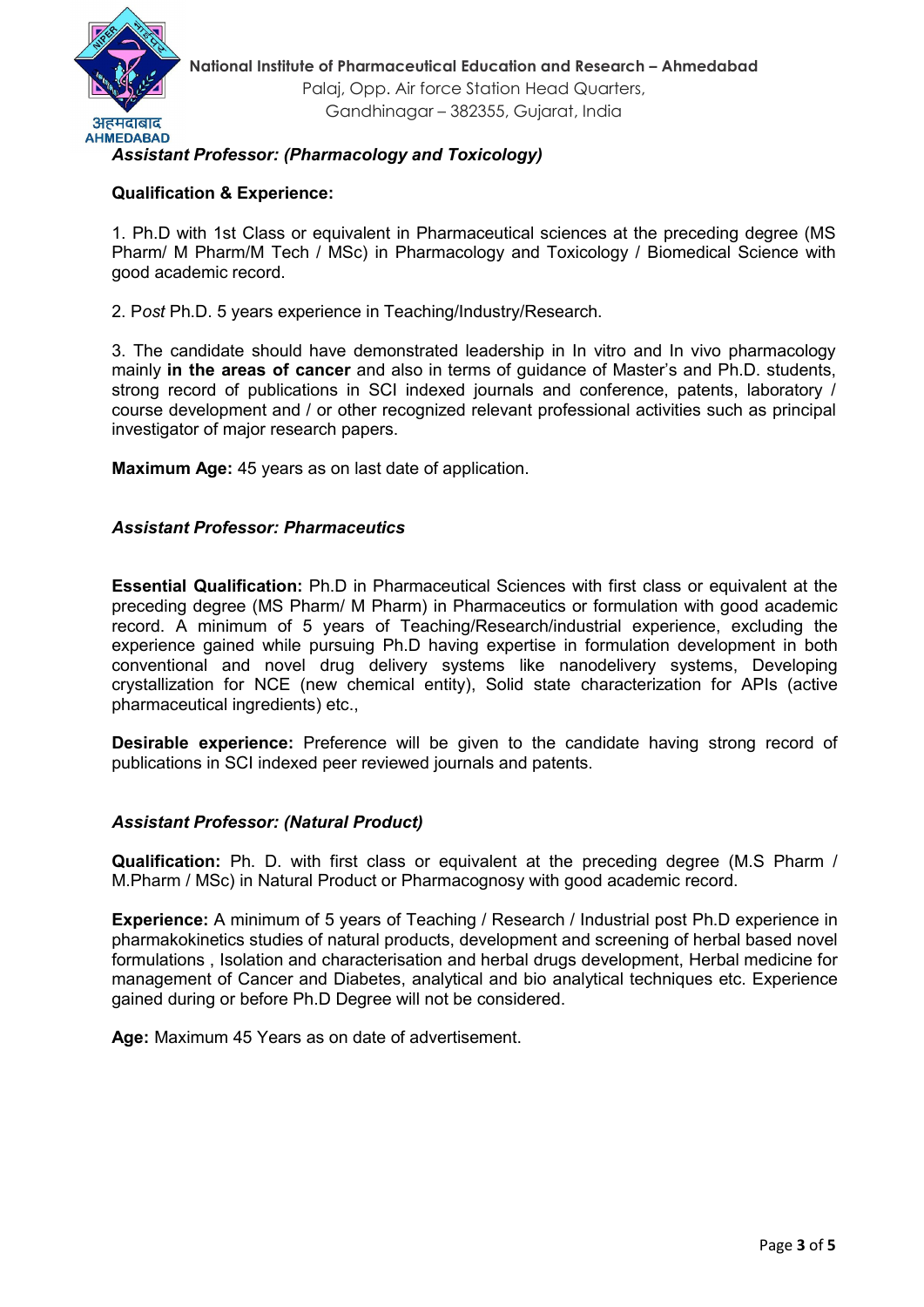

# (B)Non – Teaching Positions

#### Assistant Grade – II

- Qualification BSc / MSc / MBA with 55% marks or equivalent Grade. with minimum 55% Marks.
- Experience: 5 Years of experience as office Assistant in Govt department/ University/ Research Institute or Research Institutes Laboratory of repute. Preference would be given to candidates with experience in stores / purchase. Science / Management graduates with good software skills would be preferred.
- **Age:** Maximum 35 Years as on date of advertisement.

### Assistant Grade – III

- Qualification Graduate with minimum 55% Marks
- Experience: 3 Years of experience as office Assistant in Govt department/ University/ Research Institute of repute. Preference would be given to candidates with experience in administration/ examination. Science / Management graduates with good software skills would be preferred.
- Age: Maximum 28 Years as on date of advertisement.

#### Technical Assistant

- Qualification: B.Sc / B.Pharm / M.Sc with 55% marks or equivalent Grade.
- **Experience:** 3-5 years experience in University / Research Institutes Laboratory.
- **Age:** Maximum 35 Years as on date of advertisement.

#### Junior Technical Assistant

- Junior Technical Assistant position as an Electrician.
- . **Qualification: Diploma OR ITI Electrical**
- Experience: Having minimum 3 years of experience in Installing and Maintaining electrical systems in Commercial, Industrial, Residential.
- Age: Maximum 35 Years as on date of advertisement